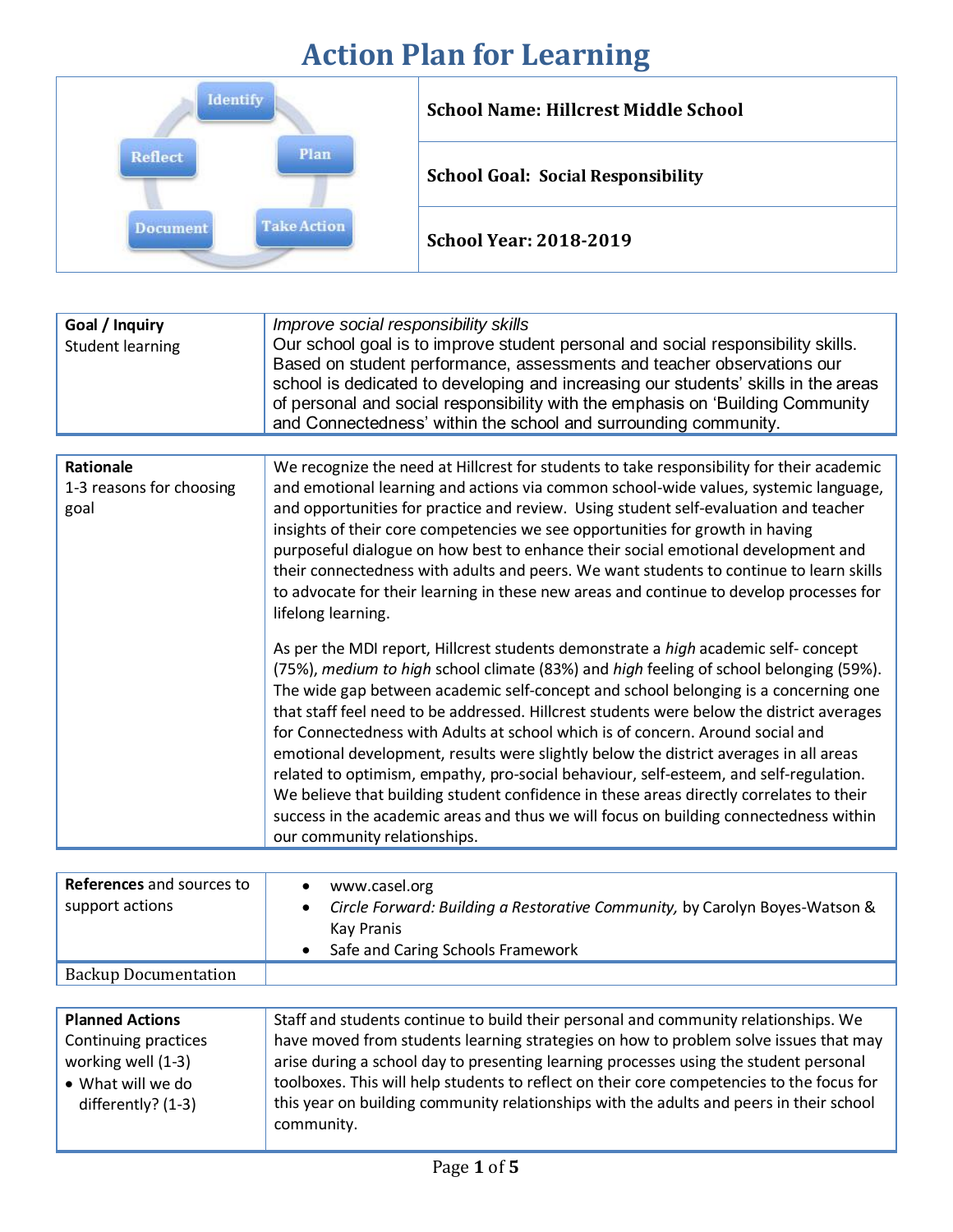| • How will we provide for<br>staff development and<br>collaboration?<br>• How will we involve<br>parents?<br>• How will we involve<br>students?<br>• How will we monitor<br>progress and adjust<br>actions? | This year our teachers will focus on 'building connections' (friendship, teamwork,<br>collaboration, diversity models and restorative tools). This will be done through class<br>meetings, class circles, team wide discussions, class and staff charters. The building of<br>our teams and our individual strengths through shared curriculum like our Learning in<br>Depth module and our school wide Renaissance Fair will help facilitate cross curricular<br>connections both academically and socially. Bringing the community into us and us into<br>the community through our various shared learning projects, helps us connect the<br>bigger questions of why our curriculum and how our social connectivity are intertwined.<br>Our plan is to increase the number of teachers using co-teaching and support those still<br>expanding their repertoire of skills in this very large middle school.                                                                                                                                                     |
|-------------------------------------------------------------------------------------------------------------------------------------------------------------------------------------------------------------|-------------------------------------------------------------------------------------------------------------------------------------------------------------------------------------------------------------------------------------------------------------------------------------------------------------------------------------------------------------------------------------------------------------------------------------------------------------------------------------------------------------------------------------------------------------------------------------------------------------------------------------------------------------------------------------------------------------------------------------------------------------------------------------------------------------------------------------------------------------------------------------------------------------------------------------------------------------------------------------------------------------------------------------------------------------------|
|                                                                                                                                                                                                             | We continued to build in staff development/ collaboration time. It made an immense<br>difference in moving teachers ahead as a staff. We also continued the "Big 3<br>Committees" with new areas of focus in Social Emotional Learning, Curriculum<br>Leadership in Student Learning in Math/ Science and in Humanities/Socials/ Language<br>Arts. Throughout the year, we have regular updates at staff meetings of the goals and<br>objectives. Each teaching staff member meets in one of these Big 3 Committees (SEL,<br>Math/Science Revised Curriculum and Humanities Revised Curriculum) bi-monthly to<br>access, to review and to plan for student and staff learning. Information from these<br>meetings is shared at the Team Leader Meetings, Staff Meetings and PAC Meetings. The<br>Team Leaders oversee the school goal and are responsible for communicating,<br>facilitating and monitoring progress of the goals and objectives throughout the year.                                                                                             |
|                                                                                                                                                                                                             | For next year, we will continue the Big 3 Committees and continue to focus on school<br>wide assemblies that target our school goal. The THEME for BUILDING next year's<br>learning is on CONNECTEDNESS. This gives us a chance to get deeper into supporting<br>students and build staff collaboration, tied into our goals.                                                                                                                                                                                                                                                                                                                                                                                                                                                                                                                                                                                                                                                                                                                                     |
|                                                                                                                                                                                                             | The use of Restorative Circles support the staff inbuilding the three key areas of Tier 1<br>Circles - Building Relationships and Communities in Everyday Practice (Check-In Circles,<br>Class Circles, Teaching Circles, Writing Circles, Community Building Circles), Tier 2 -<br>Circles - Problem Solving and Issue Focused (Circles of Understanding, Support Circles,<br>Honoring Circles, Grief Circles, Reintegration Circles), Tier 3 Circles - Dealing With<br>Conflicts or Harms (Circles of Understanding, Repairing Harm Circles, Healing Circles<br>Resolving Conflict Circles, Reintegration Circles). All help to create a supportive, trusting<br>environment for students that help them to build resiliency, belonging, and<br>interpersonal/intrapersonal skills. We provided parents with information on the use of<br>community circles and restorative practices at a PAC meeting and in our newsletters.<br>In the office, the administrators and the counsellor also make use of restorative practice<br>by using circles with students. |
| <b>Backup Documentation</b>                                                                                                                                                                                 | <b>PDF</b><br>Hillcrest Middle<br>School - Grade 7 - 20                                                                                                                                                                                                                                                                                                                                                                                                                                                                                                                                                                                                                                                                                                                                                                                                                                                                                                                                                                                                           |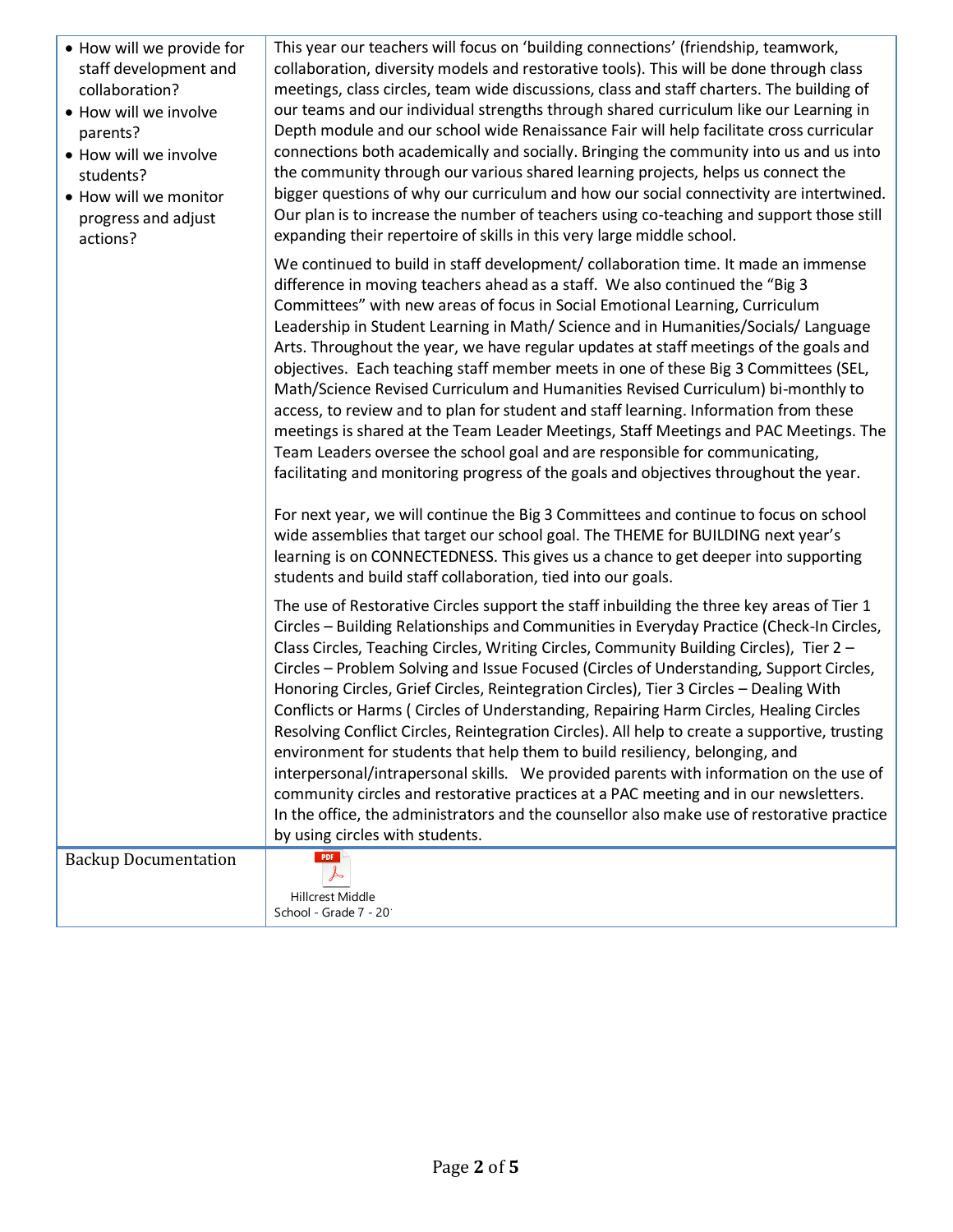| <b>Documentation of learning</b><br>Key evidence of change<br>• How did your actions<br>make a difference?<br>• Choose 1-3 pieces of<br>evidence to demonstrate<br>the impact your actions<br>have had on student<br>learning to meet your<br>goal. | This year we continued to experience a noticeable improvement in a number of areas:<br>increased collaboration among staff, greater staff involvement within our community,<br>improved staff collaboration with admin, and purposeful communication among our<br>school's Big 3 Committees.<br>We have designed a SEL School Climate Survey to be issued and analyzed at two points of<br>the year in October and in May. The focus of the survey is to inquire as to the challenges<br>of enhancing our overall social connectedness within our school community.<br>We continue to experience many positives from the use of restorative circles. For<br>example, students used what they learned in class-meetings to resolve issues. Students |
|-----------------------------------------------------------------------------------------------------------------------------------------------------------------------------------------------------------------------------------------------------|----------------------------------------------------------------------------------------------------------------------------------------------------------------------------------------------------------------------------------------------------------------------------------------------------------------------------------------------------------------------------------------------------------------------------------------------------------------------------------------------------------------------------------------------------------------------------------------------------------------------------------------------------------------------------------------------------------------------------------------------------|
| • Documentation could<br>include video, survey<br>results, performance<br>standard data, anecdotal<br>evidence, work samples,<br>etc.                                                                                                               | are developing the skills to be aware of, understand, and solve issues within student<br>groups, using language that they have learned in the classrooms. Our students are<br>learning the process of working through problems by sharing their side of the story and<br>examining the impact of their choices, on themselves and the students around them.                                                                                                                                                                                                                                                                                                                                                                                        |
| <b>Backup Documentation</b>                                                                                                                                                                                                                         |                                                                                                                                                                                                                                                                                                                                                                                                                                                                                                                                                                                                                                                                                                                                                    |

| <b>School Community</b><br><b>Engagement Process</b><br>• How did you engage<br>parents, teachers,<br>students & support staff<br>in developing your APL?<br>• How did you share your<br>APL goals with parents,<br>teachers, students &<br>support staff? | Structures we used to engage parents, teachers, students and support staff included:<br>School assemblies with entire staff, including parents that focused on social<br>responsibility<br>Worked through the APL process with parents at a PAC meeting<br>$\bullet$<br>Shared MDI survey with parents at a PAC meeting and with staff during a staff<br>$\bullet$<br>meeting and with students during team time assemblies.<br>We also used our school newsletters to inform parents of our school goal and<br>$\bullet$<br>shared some information on how they could support our school goal at home<br>Bulletin board information centers for parents, students and visitors: APL, Code of<br>Conduct, Curriculum and Core Competencies. |
|------------------------------------------------------------------------------------------------------------------------------------------------------------------------------------------------------------------------------------------------------------|---------------------------------------------------------------------------------------------------------------------------------------------------------------------------------------------------------------------------------------------------------------------------------------------------------------------------------------------------------------------------------------------------------------------------------------------------------------------------------------------------------------------------------------------------------------------------------------------------------------------------------------------------------------------------------------------------------------------------------------------|
| <b>Backup Documentation</b>                                                                                                                                                                                                                                |                                                                                                                                                                                                                                                                                                                                                                                                                                                                                                                                                                                                                                                                                                                                             |

| <b>Reflection Highlights</b><br>• Where are we now?<br>• What are some patterns<br>emerging?<br>• What surprised you?<br>• What conclusions /<br>inferences might you<br>draw?<br>• How does this inform<br>potential next steps? | Our personal and social responsibility goal has tied in exceptionally well with our EF<br>initiatives (inclusive classrooms and personal 'tool boxes' focus). Our major intent this<br>year continued to involve working collaboratively together within our school<br>community and focusing on the new Revised Curriculum and Communicating Student<br>Learning (CSL).                                                                                                                                                                                                                                                                                                                                                                                              |
|-----------------------------------------------------------------------------------------------------------------------------------------------------------------------------------------------------------------------------------|-----------------------------------------------------------------------------------------------------------------------------------------------------------------------------------------------------------------------------------------------------------------------------------------------------------------------------------------------------------------------------------------------------------------------------------------------------------------------------------------------------------------------------------------------------------------------------------------------------------------------------------------------------------------------------------------------------------------------------------------------------------------------|
|                                                                                                                                                                                                                                   | This year, the staff has worked to develop greater collaboration, building on each<br>other's strengths. We asked our staff to build their own personal 'tool boxes' in dealing<br>with students who have conflicts and learning difficulties as well as with the new<br>curriculum and reporting initiatives. They shared strategies with other staff members.<br>Their "tool box' included individual and personal skills for dealing with student conflict,<br>anxiety, and overall learning habits. Anxiety continued to be a major theme in many<br>parent meetings this year. We have worked to increase staff skills with anxiety and co-<br>teaching opportunities to increase our capacity to support the academic and emotional<br>needs in our classrooms. |
|                                                                                                                                                                                                                                   | We continued our partnerships (Ab-Ed Dept., Learning Services, Best Secondary School<br>and The United Way), because we feel it is important for us to meet with a larger                                                                                                                                                                                                                                                                                                                                                                                                                                                                                                                                                                                             |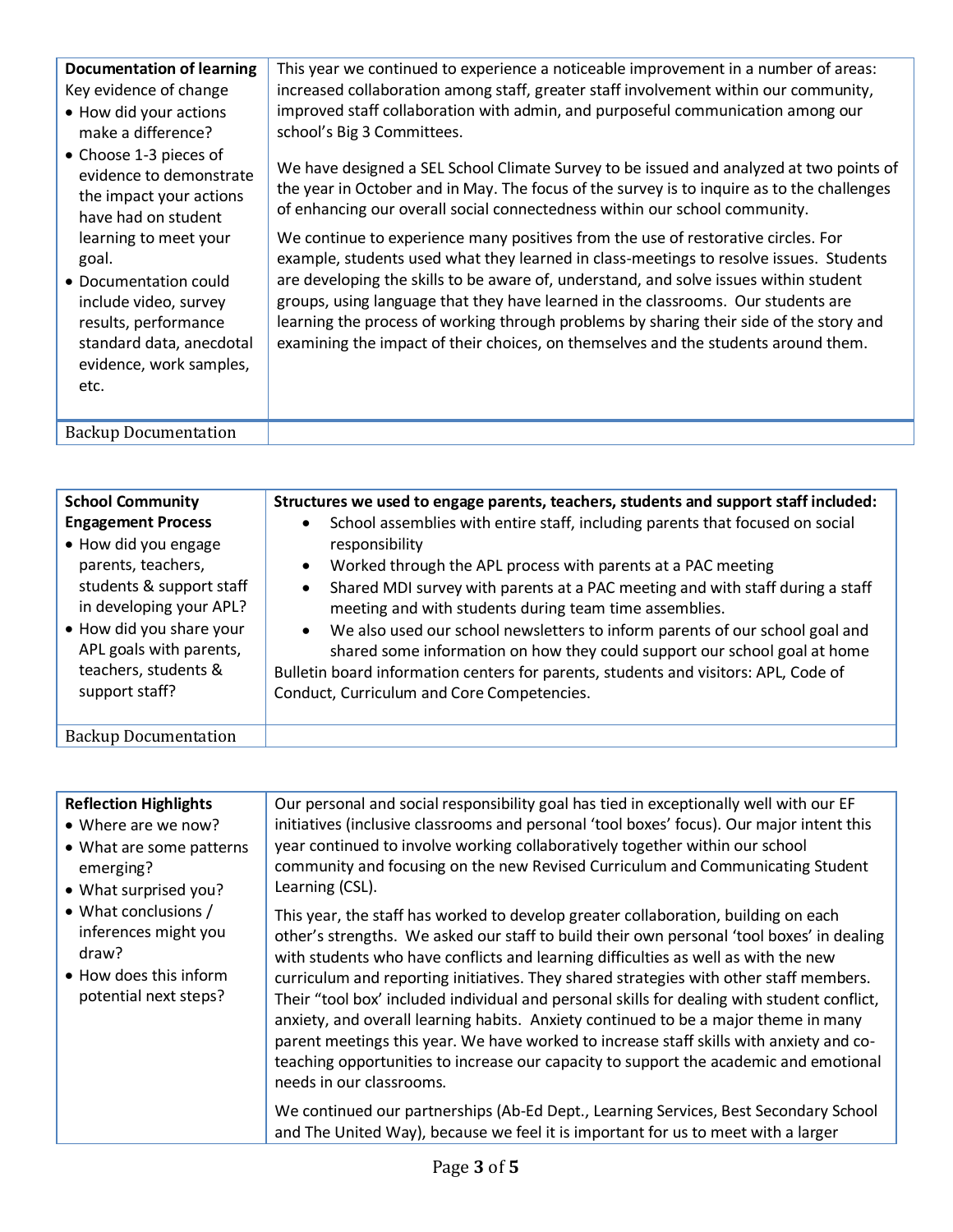|                             | community advisory. It is also important to meet as a staff and PAC to share                                                                                                                                                                                                                                                                                                                                                                                                                                                                                                                                                                                                                                                |  |  |
|-----------------------------|-----------------------------------------------------------------------------------------------------------------------------------------------------------------------------------------------------------------------------------------------------------------------------------------------------------------------------------------------------------------------------------------------------------------------------------------------------------------------------------------------------------------------------------------------------------------------------------------------------------------------------------------------------------------------------------------------------------------------------|--|--|
|                             | information about our activities and have regular conversations with the groups that<br>support our school.                                                                                                                                                                                                                                                                                                                                                                                                                                                                                                                                                                                                                 |  |  |
|                             |                                                                                                                                                                                                                                                                                                                                                                                                                                                                                                                                                                                                                                                                                                                             |  |  |
|                             | Next year we have planned:                                                                                                                                                                                                                                                                                                                                                                                                                                                                                                                                                                                                                                                                                                  |  |  |
|                             | Professional Development on our continued journey on Executive Functioning<br>$\bullet$<br>with Ana Lenarczyk - to continue n growing our strategies for students<br>struggling with anxiety and stress related issues<br>Professional Development with Class Circles and developing Class Charters with<br>$\bullet$<br>the District Restorative Practices Committee with Ian Robertson<br>Professional Development in exploring the language and societal constructs of<br>$\bullet$<br>the SOGI 123 challenges for creating an inclusive community for all<br>Parent Education Evenings on Supporting Parents through student challenges in<br>$\bullet$<br>the areas of mental health and supportive family structures. |  |  |
|                             | We also would like to continue to share the MDI results with our staff and create<br>discussion around ways we can help our students. We will also provide time for<br>discourse with our students regarding the MDI through advisory opportunities. Through<br>focusing on co-teaching, we want to continue to focus on different clusters of struggling<br>learners, to work within the classrooms to increase student skill sets. Our goal is to<br>support students by increasing their "personal tool boxes" so that they understand<br>their own learning styles, improve study habits, develop organizational skills, and learn<br>to resolve conflict.                                                              |  |  |
|                             | Parents were involved via newsletters and invited to numerous activities. Next year we<br>are planning school-wide activities involving parents, staff and students specific to<br>mental health and supportive home structures. We are also evolving our student<br>leadership opportunities to include participation in District Student Leadership Councils,<br>Hillcrest Crew team members and establishing student leadership models of, peer<br>tutors, assembly designers, gym rats and leadership council representatives.                                                                                                                                                                                          |  |  |
| <b>Backup Documentation</b> | Grit%20PPT%20-%2<br>0Feb%202018.pptx                                                                                                                                                                                                                                                                                                                                                                                                                                                                                                                                                                                                                                                                                        |  |  |

## **(Delete this section if Literacy is your main goal)**

| Literacy Data          | PDF                  |
|------------------------|----------------------|
| Attach the following:  |                      |
| • Classroom Assessment | 04343024 Hillcrest   |
| • School Assessment    | Middle - 2017 FSA Re |
| $\bullet$ FSA results  |                      |